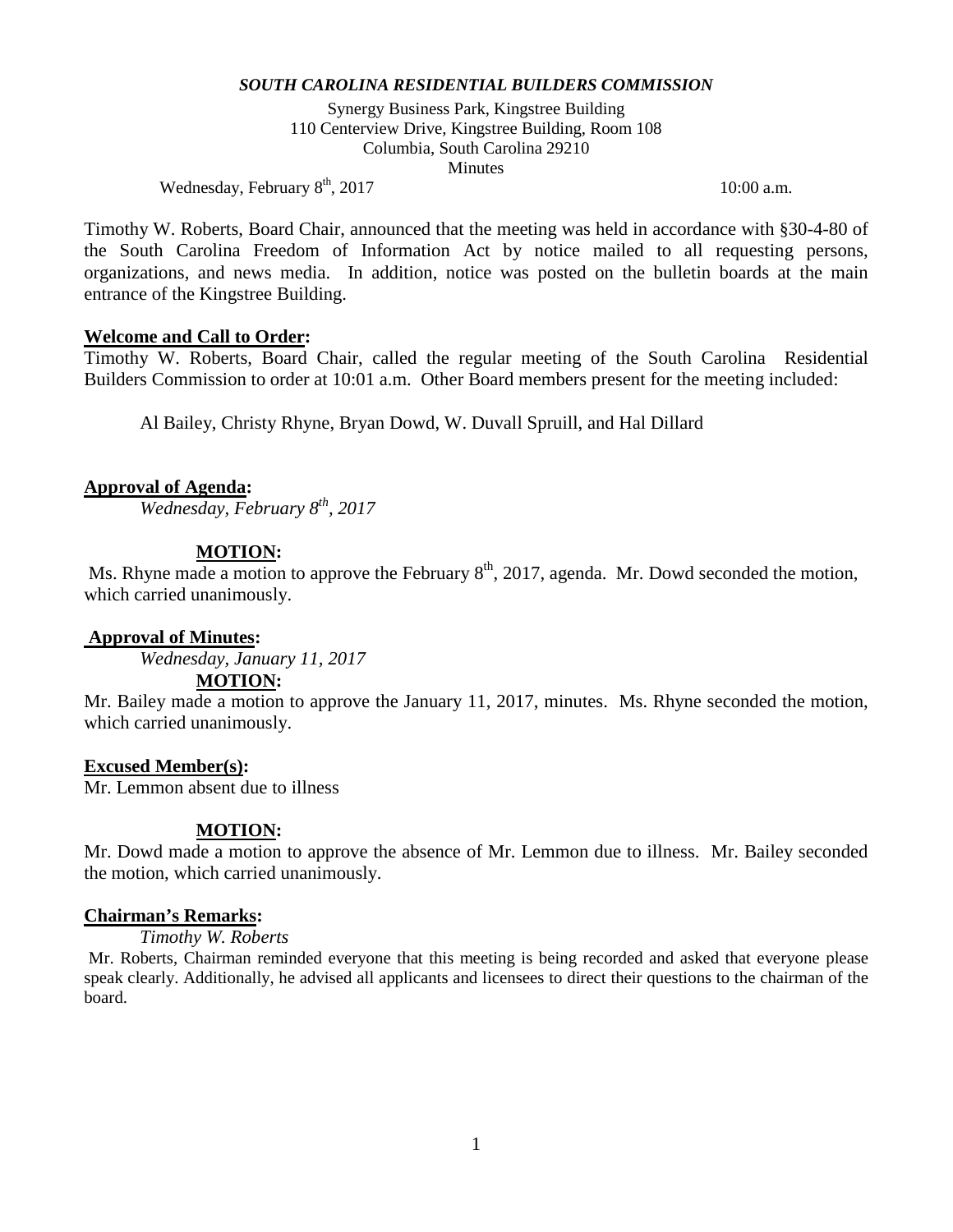Synergy Business Park, Kingstree Building 110 Centerview Drive, Kingstree Building, Room 108 Columbia, South Carolina 29210 Minutes

Wednesday, February  $8<sup>th</sup>$ , 2017 10:00 a.m.

## **Disclosure Statement Wavier Request:**

## *Angela Cerbelli*

The Commission held a hearing regarding Ms. Angela Cerbelli's request for a waiver of the disclosure statement under the owner/builder exemption. Ms. Angela Cerbelli and her witness appeared before the Commission and waived her right to counsel.

# **MOTION:**

Mr. Dillard made a motion to approve the request for waiver of the disclosure statement. Mr. Dowd seconded the motion, which carried unanimously.

# **Application/License Reviews:**

# *Charles Miller*

The Commission held an application review regarding Charles Miller. Mr. Miller appeared before the Commission and waived his right to counsel.

## **MOTION:**

Mr. Dowd made a motion to allow Mr. Miller to sit for the exam. Mr. Dillard seconded the motion, which carried unanimously.

## *Michael Perry*

The Commission held an application review regarding Mr. Michael Perry. Mr. Perry appeared before the Commission and waived his right to counsel

## **MOTION:**

Mr. Bailey made a motion to allow Mr. Perry to sit for the exam. Mr. Dillard seconded the motion, which carried unanimously.

## *Mary C. Flowers-Williamson*

The Commission held an application review regarding Ms. Mary C. Flowers-Williamson. Ms. Flowers-Williamson appeared before the Commission and waived her right to counsel

## **MOTION:**

Mr. Bailey made a motion to allow Ms. Flowers-Williamson to sit for the exam. Mr. Dowd seconded the motion, which carried unanimously.

## Charvis Wright

The Commission held an application review regarding Mr. Charvis Wright. Mr. Wright appeared before the Commission and wavied his right counsel.

## **MOTION:**

Mr. Bailey made a motion to allow Mr. Wright to sit for the exam. Ms. Rhyne seconded the motion, which carried unanimously.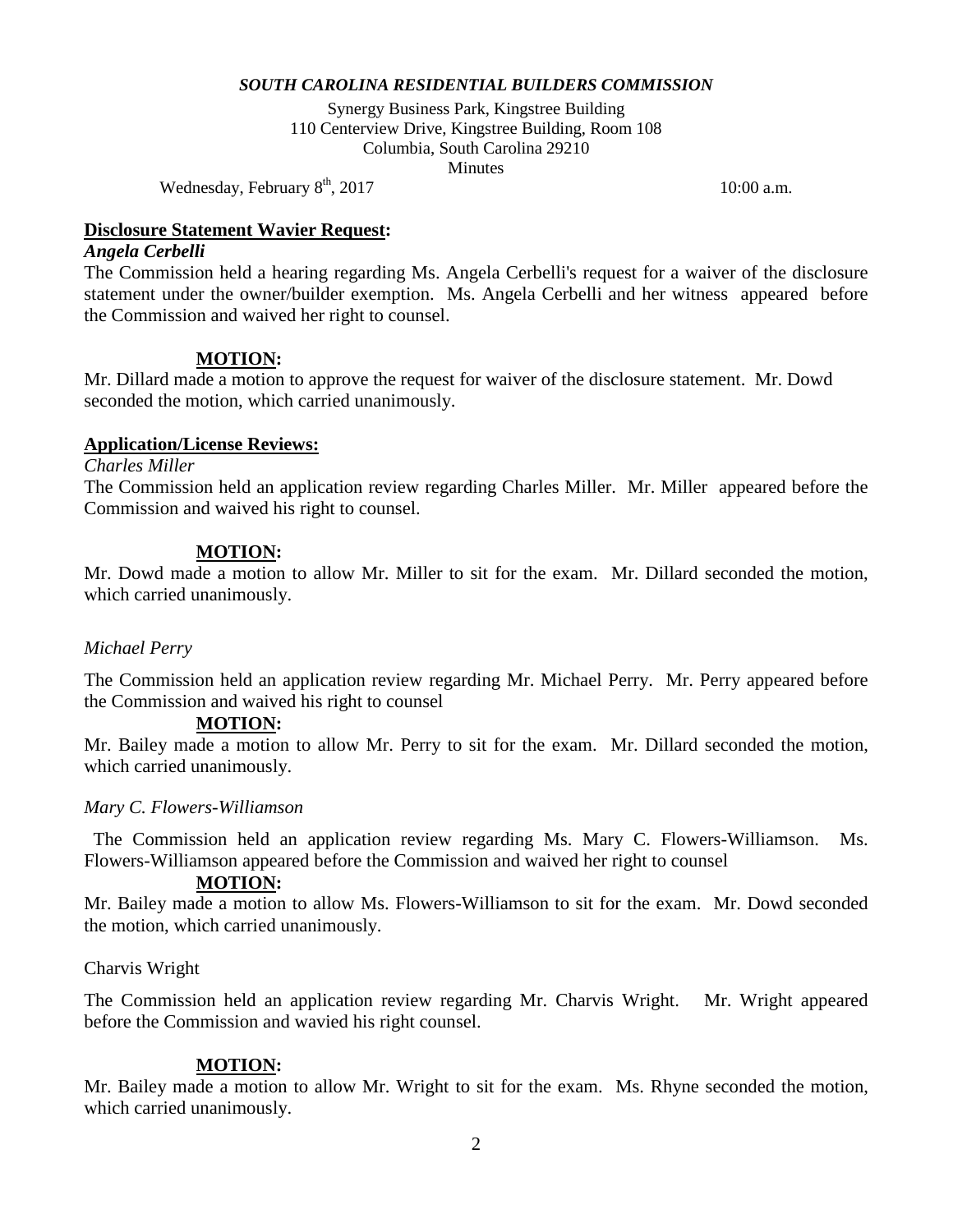Synergy Business Park, Kingstree Building 110 Centerview Drive, Kingstree Building, Room 108 Columbia, South Carolina 29210 **Minutes** 

Wednesday, February  $8<sup>th</sup>$ , 2017 10:00 a.m.

#### *Jared Zank*

The Commission held an application review regarding Mr. Jared Zank. Mr. Zank appeared before the Commission and waived his right to counsel.

# **MOTION:**

Mr. Bailey made a motion to allow Mr. Zank to sit for the exam. Mr. Dowd seconded the motion, which carried unanimously.

## *Dwight J. Smith*

The Commission held an application review regarding Mr. Dwight J Smith. Mr. Smith appeared before the Commission and waived his right to counsel.

# **MOTION:**

Mr. Dillard made a motion to allow Mr. Smith to sit for the exam. Ms. Rhyne seconded the motion, which carried unanimously.

# *Keith Adduce*

The Commission held an application review regarding Mr. Keith Adduce. Mr. Adduce appeared before the Commission and waived his right to counsel.

## **MOTION:**

Mr. Dowd made a motion to allow Mr. Adduce to sit for the exam. Mr. Bailey seconded the motion, which carried unanimously.

## *Charles Vecchione*

Mr. Vecchione did not appear before the Commission.

#### **MOTION:**

No motions were made

## *James Richards*

The Commission held an application review regarding Mr. James Richards. Mr. Richards appeared before the Commision and waived his right to cousnel.

## **MOTION:**

Mr. Dillard made a motion to allow Mr. Richards to sit for the exam. Mr. Dowd seconded the motion, which carried unanimously.

## *Robert Clifford*

The Commission held an application review regarding Mr. Robert Clifford. Mr. Clifford appeared before the Commission and waived his right to cousnel

## **MOTION:**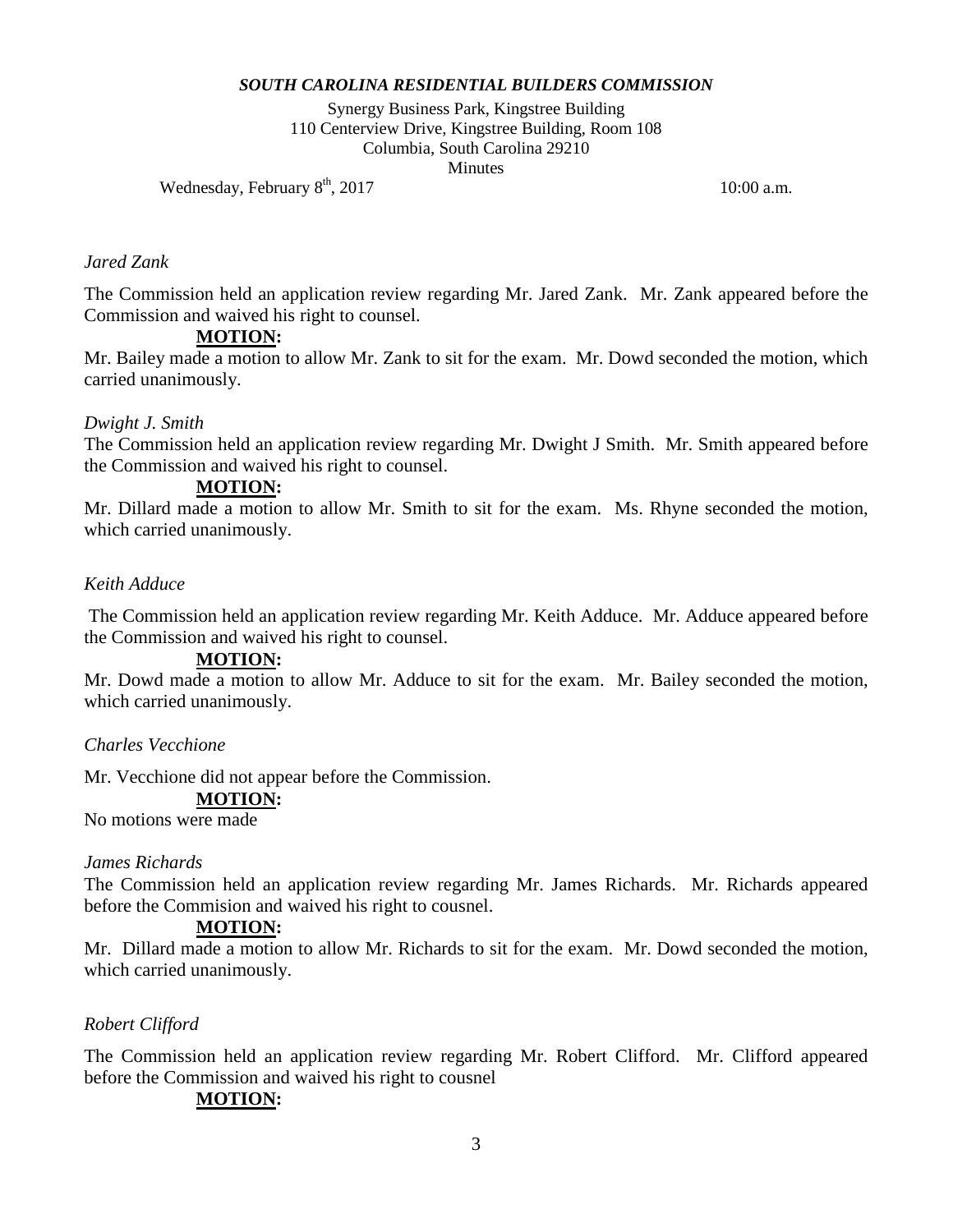Synergy Business Park, Kingstree Building 110 Centerview Drive, Kingstree Building, Room 108 Columbia, South Carolina 29210 **Minutes** 

Wednesday, February  $8<sup>th</sup>$ , 2017 10:00 a.m.

Mr. Dillard made a motion to approve the Home Inspector license and exam waiver for Mr. Clifford. Ms. Rhyne seconded the motion, which carried unanimously.

#### *Chad Runyans*

The Commission held an application review regarding Mr. Chad Runyans. Mr. Runyans appeared before the Commission and wavied his right to counsel.

#### **MOTION:**

Mr. Bailey made a motion to allow Mr. Runyans to sit for the exam. Mr. Dowd seconded the motion, which carried unanimously.

#### *Todd Cook*

The Commission held an application review regarding Mr. Todd Cook. Mr. Cook appeared and waived his right to counsel.

#### **MOTION:**

Mr. Bailey made a motion to approve Mr. Cook's request for a Specialty Registration. Ms. Rhyne seconded the motion, which carried unanimously.

#### *Simeon Littlejohn*

The Commission held an application review regarding Mr. Simeon Littlejohn. Mr. Littlejohn appeared before the Commission and waived his right to counsel.

## **MOTION:**

Mr. Bailey made a motion to allow Mr. Littlejohn to sit for the exam. Ms. Rhyne seconded the motion, which carried unanimously.

*John Batcheller*

Mr. Batcheller did not appear before the Commission.

# **MOTION:**

No motions were made

#### **Affidavits:**

#### **MOTION:**

Mr. Bailey made a motion to implement the new affidavits with more in depth information for the Builder and Specialty License. Ms. Rhyne seconded the motion, which carried unanimously.